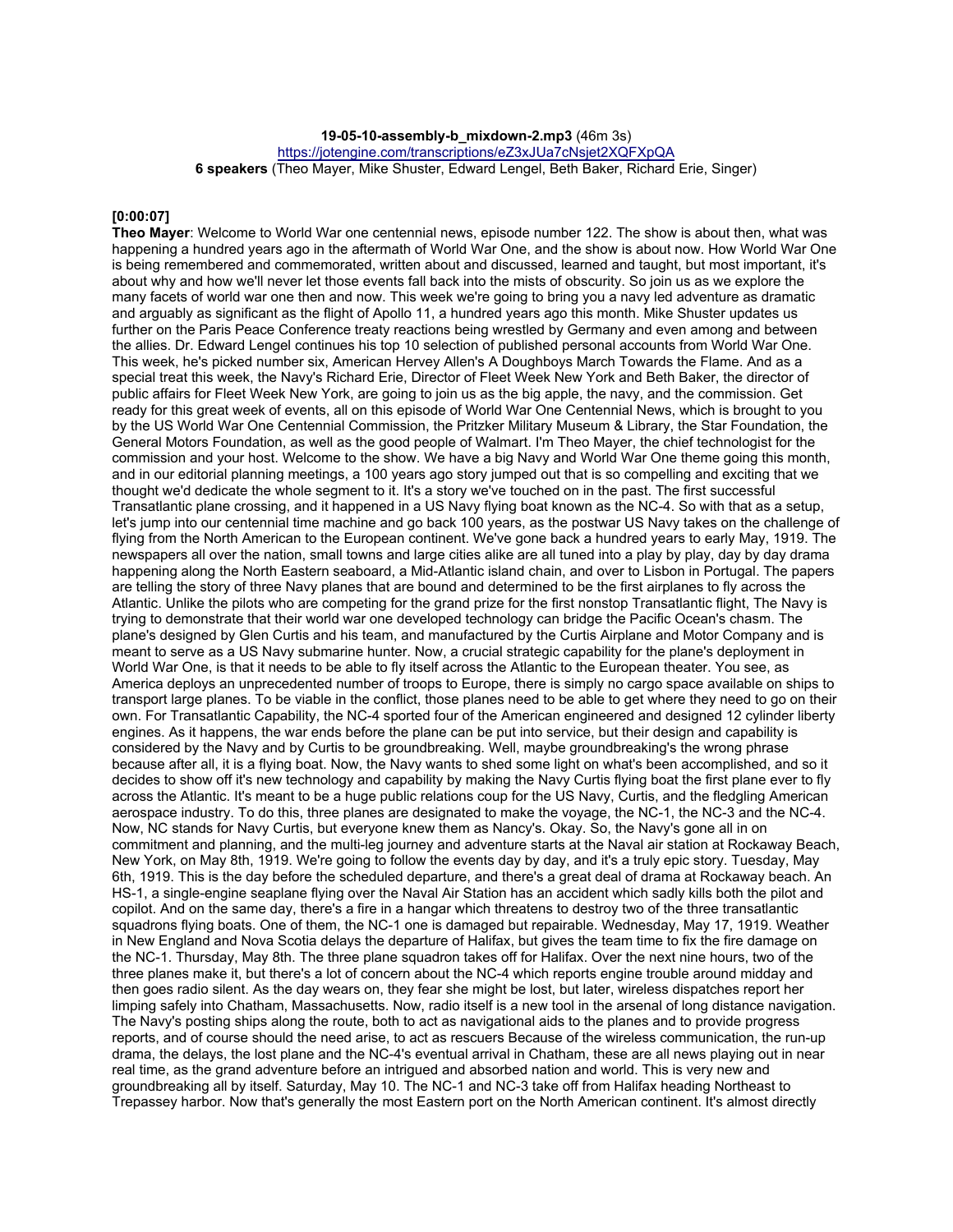due South of the tip of Greenland. I didn't know the continent actually went that far East, but it does. As they take off, trouble strikes. The NC-3 has to go back to Halifax and fix a problem with its propeller, but she makes it to Trepassey before the day's end. Meanwhile, the NC-4 is still in Chatham, Massachusetts and is not ready to journey to Halifax yet. In other news from St. John Newfoundland, the navy announces that they have a dirigible, a lighter than air ship, the C-5, which is also going to try the ocean crossing after a test flight heading to Trepassey. The USS Chicago, the flagship of Rear Admiral Spencer Wood is deployed from New York to St. John in all haste with supplies and gas containers for the balloons attempt. Sunday, May 11th. Bad weather keeps everybody grounded. The NC-1 and NC-3 are getting prepped. The NC-4 hasn't made it out of Chatham yet, and the dirigible C-3 is getting ready to head to St. John. Part of the news of the day in the papers are reports about the new navigation technologies being used. They include an aerial sextant, a new instrument with a bubble in a curve tube that shows if the wings are flat to the horizon, if not, the plane is turning. Now that piece of tech is something that was still in a trainer. I learned to fly in, in the late sixties. With many of our listeners growing up in the age of GPS, in a world where you casually accept that you always know where you are, it's hard to imagine having nothing but the sun, the stars, a compass and a clock to tell you where you are and where you want to go. Next Day, Monday, May 12. Good weather is forecast and the NC-1 and NC-3 say they may not wait for the NC-4 if an opening arises. Tuesday, May 13. The NC-1 and NC-3 are ready and announce that they're not going to be racing across the Atlantic, but flying together. The NC-4 isn't there yet. The C-5 dirigible is ready to head North. In another unrelated airplane achievement story that sneaks into the headlines today, a professor David Todd, the head of the Amherst Astronomical Observatory, announces plans to take a plane up to 15,000 feet, now that's 2.8 miles up, to take what they expect to be unprecedented photographs of an upcoming solar eclipse. Wednesday, May 14. The dirigible C-5, now being called a blimp in the headlines, is heading to St John. The NC-4 makes it to Halifax and the rest of the squadron, the NC-3 and NC-1 have decided to wait for the NC-4 in Trepassey. Thursday, May 15. The C-5 blimp is more than St. John and breaks away in a sudden gale and gets blown to sea. During the dramatic event, sailors are swept off their feet and a rope catches a local boy. One person is sadly killed in the incident and a short time later, the Navy C-5 dirigible goes down. A British ship finds her in the water and rescues the crew. On the same day, the NC-4 makes it to Trepassey, and the entire squadron is now assembled and ready to make a run for the Azores, which if you don't know where that is, is an island chain in the middle of the Atlantic, sort of due west of Portugal and Spain. Friday the 17th. There's a big headline in the New York Times that shouts the news. Headline, all three planes nearing the Azores, NC-4 was 800 miles out at 3:06 this morning. The Navy has staged 21 destroyers along the route from Trepassey to the Azores, providing the intrepid navy pilots with navigation help and constant communications, and news updates for us as they fly the stunning 1,350 mile leg of the journey. That's a brand new world today. Saturday, May 18. The results are in. The NC-4 makes the run to the Azores in 15 hours of solid flying and she's ready to head for Lisbon in Portugal. The NC-1 has troubles and she lands in the sea where she's found by a steamship who throws her a line and tries to tore her in. But, the line parts and the plane goes down to Davy Jones' Locker. Fortunately, the crew of six is rescued. Unfortunately, the NC-3 is missing somewhere in the fog and is being looked for by the Navy destroyers. Sunday, May 19. The NC-3 is still missing. There's grave concern for her safety. Destroyers are combing the seas. The crew of the NC-1 which sank yesterday is brought to port in the Azores. Meanwhile, the NC-4 is readying for the last leg to Lisbon, Portugal, the Eastern most edge of the European continent. And now we get a plot twist. In a competitive attempt to steal the thunder, so to speak, a British Hawker Sopwith biplane, with pilots Hawker and Grieve takes off from St. John, hoping to make the first nonstop Transatlantic crossing and beat the Americans to win the first crossing overall. Monday, May 20th. The British biplane with Hawker and Grieve disappears on their flight, and the British Admiralty fears that they're lost. But good news for the US Navy, 52 hours after disappearing, the lost NC-3 arrives in the Azores. It's a great story. Apparently, during a water landing to get their bearings a few days earlier, she was slightly damaged so that she couldn't take to the skies again, but being essentially a boat, the NC-3 fired up her engines and motored her way on the ocean surface to the Azores, much to the joyous and happy relief of the US Navy and her Navy comrades. Then things slowed down a bit. The weather intervenes and the NC-4 is stuck in the Azores by bad weather, delaying her attempt to reach Lisbon. On Monday, May 26th, good news. Hawker and Grieve, the British biplane pilots have been rescued mid ocean by an American steamer who found them. But having no wireless radio, the news of their rescue didn't get out until today. Hawker tells of his flight and rescue. They were aloft for 13 hours and in the ocean for two and a half before they were found. Meanwhile, the NC-4, you know, that plane that had all the trouble at the start and a heck of a time catching up with her squadron in Trepassey is now getting ready to fly the key final leg to Lisbon. Tuesday, May 27th, 1919. The NC-4, the Navy Curtis flying boat designed by Glen Curtis and his team, manufactured by the Curtis Airplane and Motor Company for the US Navy, sporting four US designed liberty engines and piloted by Lieutenant Commander A.C. Reid, are the first men in history to fly across the Atlantic in an airplane. It's a huge win for American capability. It's not only cause for big celebration, but it actually marks a moment in history that ushers in a new age. When within a couple of generations, a mere 100 years later, common citizens routinely travel to every corner of our planet safely and even cheaply without giving it much thought. Wow, what a story, what an adventure. And for me having dug into it this week, every bit is exciting, in its own way every bit is significant as the flight of Apollo 11. Hey Hollywood, are you paying attention? Great story here. And those are the headlines a hundred years ago this month, a direct result of the war that changed the world. Over the past weeks, Mike Shuster, former NPR correspondent and curator for the Great War project blog has been providing us with a series of posts that address the ongoing evolution in Paris surrounding the Versailles Peace Treaty terms. Mike, your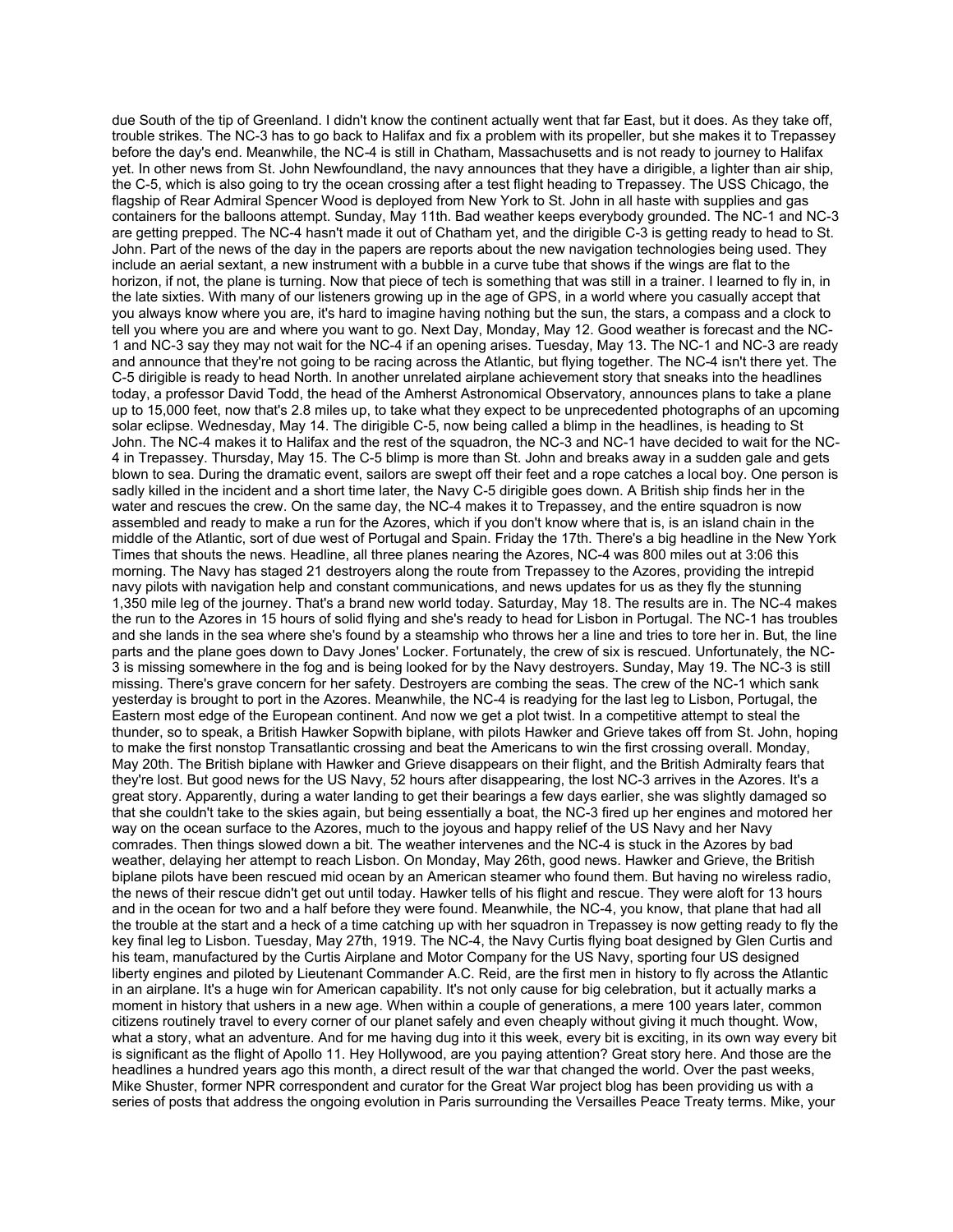post this week once again tells of a process in turmoil, with inexplicable conflicting posturing within the allies, defiance from the Germans, and it seems, a great deal of controversy about the treaty itself.

### **[0:17:11]**

**Mike Shuster**: That's right Theo. So our headline reads, Cracks In the Allied Side, Endless Threat of Starvation or Justice for the Dead. The ultimatum sign or the war starts anew, and it's special to the Great War Project. The German response to the proposed peace treaty has grown to more than 20,000 words. It puts some cracks into the unanimity of the allied powers. According to a story in Thomas Fleming, some now admit openly that they agree with Berlin's argument that it signed a contract to make peace on the basis of President Wilson's 14 points, and the treaty did not come close to doing this. Wilson's press secretary tells him the treaty is unworkable. Key figures in the American delegation including Herbert Hoover, who is in charge of feeding the starving people of Europe, decide to ask Wilson to revise the treaty. British Prime Minister David Lloyd George is now similarly changing his view of the treaty. It's time for Wilson to make some changes himself, including setting a specific amount for German reparations. At the moment the Draft Treaty is not specific on that issue, leaving Germany to fear it could be an unending demand. Hoover expresses fears that the German economy could face the endless threat of both starvation and Bolshevism. Wilson is unmoved Fleming rights. Facing a group of American delegates to the peace conference, Wilson listened more or less patiently. Most had quietly begun to change their views, but they were reluctant to challenge their leader. Only Hoover and a pair of other delegates speak out strongly against the treaty. Wilson dismisses all their objections exhorting them to do the just thing and support the treaty. The treaty was a hard one he argues, but a hard one was needed. Why this was so he did not say Fleming rights, whereupon he ducked into his refuge, The League of Nations. Everything would be solved to everyone's satisfaction. When Germany was admitted to the League, the treaty sought justice supporters, right? Justice for the dead, wounded, orphaned and bereaved, who had fought to free Europe from Prussian despotism. In a final insult to the liberals and socialists now in charge of Germany, they sneered that there was no guarantee that their current government represented a permanent change from Kaiserism. French PM Clemenceau, the revenge of secret personified, could not have written a more offensive response. Despite waffling on Lloyd George's part, others among the British are sharpening their attack on the Germans. And then comes a bombshell from the British side. Fleming goes on an ultimatum. Germany must sign within seven days or the war would be renewed. The German foreign minister now realizes there is only one move left, departure. It is now left to others from the German government to choose whether to sign the treaty or defy the allies. On the way back to Berlin the Germans formulate a response, the only one possible they believe, a rejection. They call the War Guilt Clause hateful and dishonorable, and condemn many other terms as unbearable and impossible a fulfillment. Meanwhile, the clock is ticking on the allied ultimatum. And that's the news from the Great War Project a hundred years ago these days.

# **[0:20:29]**

**Theo Mayer**: Mike Shuster's the curator for the Great War Project blog. The link to his post is in the podcast notes. This week in our historians corner, regular contributor historian Dr. Edward Lengel continues his series of posts that profile his top 10 selections from the many, many hundreds of published personal accounts from World War One. This week Ed profiles American Hervey Allen's, A Doughboys March Towards the Flame. Ed's pick for best war memoir number six

### **[0:21:02]**

**Edward Lengel**: Most of the best known English language personal accounts of World War One were written by Europeans, Australians and Canadians. Even in the United States, accounts by American soldiers and marines typically had very limited readership, which is a shame because so many good ones were written, like Harvey Allen's masterpiece Toward the Flame, A War Diary. A lieutenant in the 28th divisions 111th regiment, Allen intimately portrayed episodes from the summer of 1918, as his unit marched toward one of the hardest fought American encounters of the war, at the tiny French village of Thimert. His book, published in 1926, and reissued in a revised edition in 1934, stands number six on my list of the top 10 personal accounts of World War One. Born in 1889 in Pittsburgh, Pennsylvania, Harvey Allen graduated from the University of Pittsburgh in 1915 with a degree in economics. With war raging in Europe, he decided not to enter the workforce right away and instead joined the Pennsylvania National Guard. In 1916, he served under General John J Pershing along the Mexican border, where he took the first steps toward a literary career by writing a volume of poetry titled Ballads of the Border. Later, he would write the bestselling historical novel Anthony Adverse. When the United States entered World War One the following year, the Pennsylvania National Guard was organized into the 28th Infantry Division, in which Allen became a lieutenant. One of the first national guard formations sent to France, the 28th division became involved in heavy fighting in the summer of 1918, and soon earned a reputation as one of the finest formations in the AEF. Allen participated in this fighting and was placed in charge of B company after his captain was killed in action. The climax to Allen's experiences came along the Vesle River in August, 1918, where troops of the 28th division held positions on the South Bank of the river in theme, while also trying to cling to a little bridgehead in the village of Thimert on the North Deck. The Germans kept the Americans under almost constant artillery fire, while also launching frequent infantry attacks by flamethrower toting stormtroopers. In one episode described in Toward the Flame, Allen watched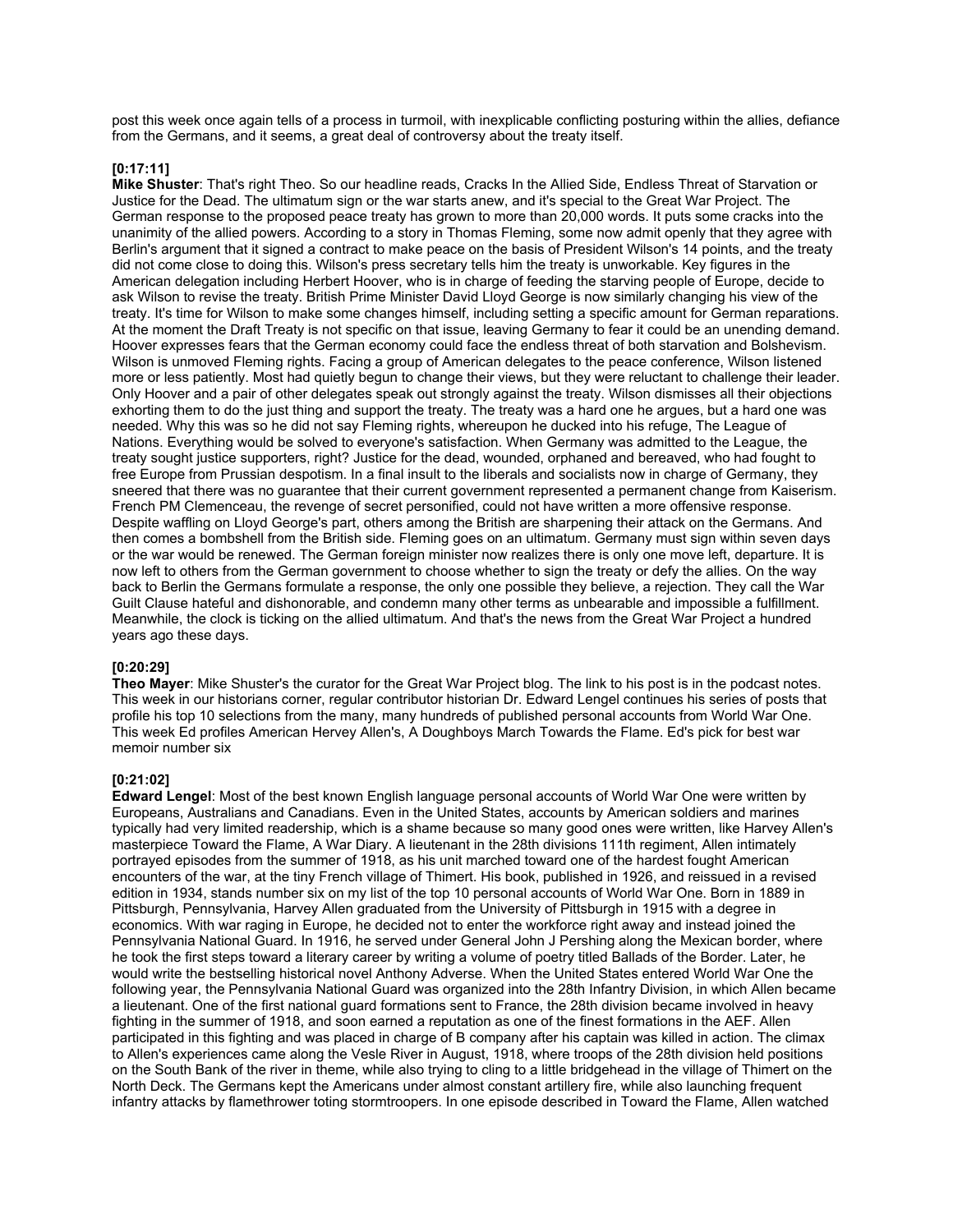the ugly nose of a German machine gun appear from a haystack, from which went up a faint blue haze and joined with other German machine guns in mowing down American combat patrols. Moments later, Allen's own post in Thimert was caught up in the inferno. The whole hill seemed to be alive with machine guns and artillery, he wrote. Such a barrage fell on Thimert that we were instantly driven from our posts into the dugout. In the yard beside us, shell after shell smashed. We closed the iron door to our cave to keep out the fragments, but the choking gas and the smell of high explosives came in. Above all, the roars suddenly sounded seemingly right above our heads. The sharp bark of our own single machine gun, brave lads they were still sticking to it in the Garret. We knew they had only one box of ammunition left. Houses along the street were blown up and disappeared inwardly in a cloud of dust and a sliding noise. I hopped out once to see major Donnelly at the big cave. "Hang on." He said. After what seemed an eternity, someone came and said our men were coming back. Then our own barrage fell, it was the greatest we had thrown around there. The hillside was tossed about for an hour and the German shells had ceased. As always when it lifted, there followed the silence of the dead. We were all breathing in relief when what was left of the other companies returned. It was a miserable remnant. The loss had been terrific. Some of the companies were down to a few men. The battle continued to a crescendo that lasted for several days, and ended with a climactic last stitch attack on a handful of American survivors that Allen brilliantly described in Toward the Flame. When did an action on returning home to the United States, embittered at what he called the losses of the many for the sake of the few. Allen became a lecturer at Columbia and Vassar and continued his writing career. He died in 1949 and is buried at Arlington National Cemetery.

### **[0:25:18]**

**Theo Mayer**: Dr. Edward Lengel's blog is called A Storyteller Hiking Through History, and is filled with first person perspectives and accounts that provide a nuanced insight into the era. We have links to Ed's post and his author's website in the podcast notes. Okay, it's time to fast forward into the present with World War One centennial news. During this part of the podcast we explore how World War One is being remembered and commemorated today. Here's where we spotlight the surprisingly numerous and significant commemoration activities surrounding World War One and World War One themes. In commission to this, we have something very exciting. For our regular listeners, you may remember last July in episode number 80 when we brought on a guest named Deborah Dudek, who wrote a wonderful and wonderfully useful 100 plus page book called. The World War One Genealogy Research Guide, tracing American military and noncombatant ancestors. Well, Deborah is a wonderful supporter of the commission and the World War One commemoration, and we were able to make an arrangement for collaborating on an updated new edition of this excellent resource, which we're offering to the world for free as a digital download. That's right. You can get your own free copy of the World War One Genealogy Research Guide by going to, ww1cc.org/guide, all lower case. We're very proud of this team effort to help America and Americans find their World War One heritage, and we're really excited to be able to offer it to you for free. There are limited quantities available. So I want to encourage you to get your copy right now at, ww1cc.org/guide, all lower case, and please let us know how you like it. Now for another special treat. We've been featuring stories about the Navy and its role in World War One for weeks now, and clearly we've seen how the World War One story is intimately connected to both the Navy and to New York. So, Navy and New York. Well that adds up to Fleet Week. Since 1984, US Navy, Marine Corps and Coast Guard ships have landed in New York for Fleet Week, with events and celebrations in May that run through Memorial Day. It's become a traditional New York celebration of our Maritime Services and their special relationship with the city. To tell us more about Fleet Week New York, its history and what's happening in May of 2019, including World War One themed activities, joining us are the Navy's Richard Erie, director of Fleet Week New York, who's also better known by his fighter pilot handle as Corky, and Beth Baker, the director of public affairs for the Navy region Mid-Atlantic and Fleet Week New York. Both of you, welcome to the podcast.

### **[0:28:33]**

**Beth Baker**: Thank you. It's great to be here.

#### **[0:28:34] Richard Erie**: [crosstalk]

### **[0:28:35]**

**Theo Mayer**: So Corky, let me start with you. Fleet Week is something the Navy has been doing now for decades, not only in New York but other cities like San Diego. What's the history of Fleet Week in the Navy and what's the idea behind the effort?

### **[0:28:47]**

**Richard Erie**: Well Theo, that's correct. The navy has been doing events like Fleet Week around the country for decades. And right now the principal Fleet Weeks are up in Portland, Oregon with the Rose Festival, Seattle Seafair, Los Angeles has a Fleet Week, now it's just San Diego, and then on the east coast of course we've got Port Everglades, Florida. Every other year I believe we're doing New Orleans, and of course there's a Superbowl Fleet Weeks up in New York. And it's an important effort because the Navy as they say, is America's away team. So when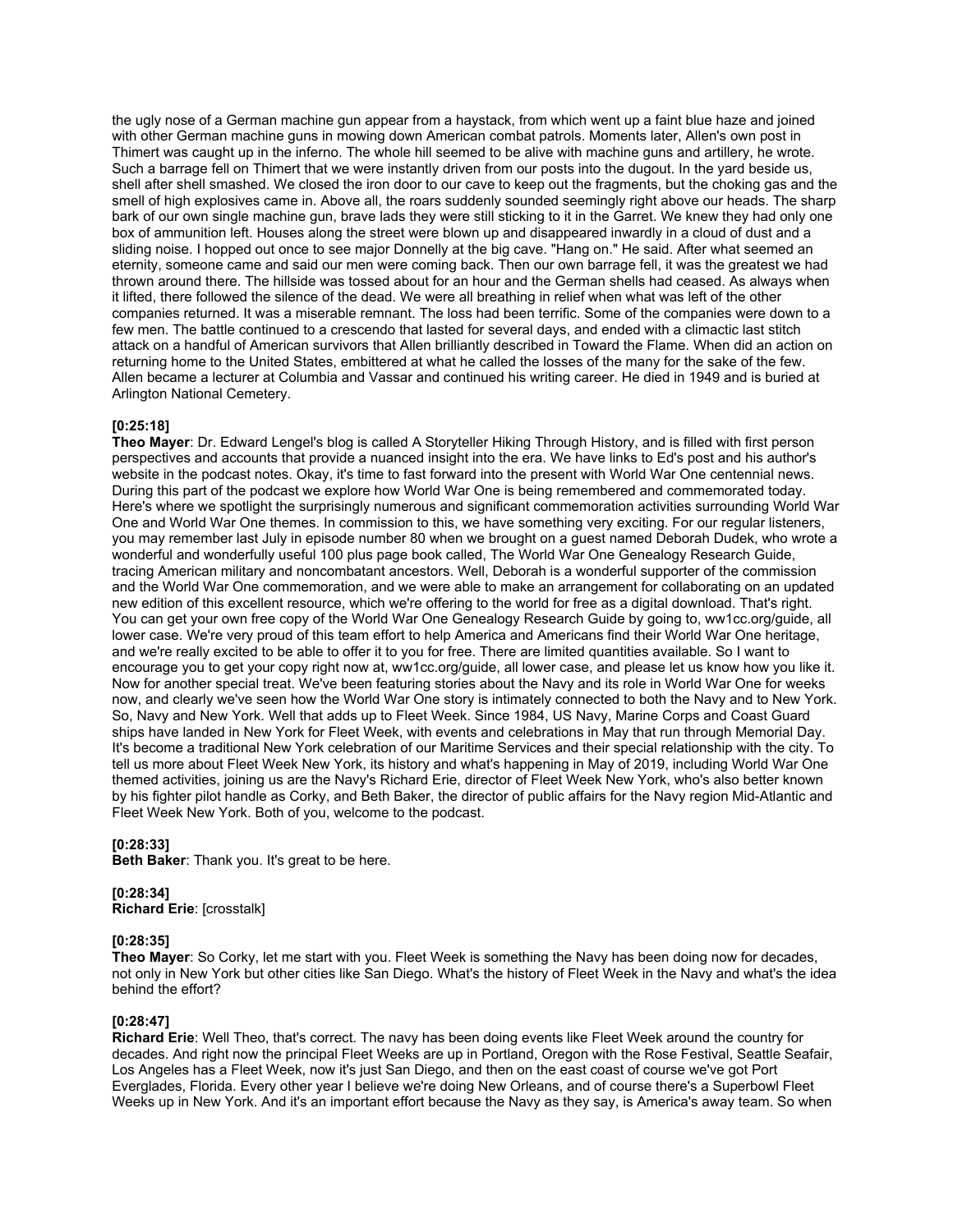we're doing our job, we're not really being seen by the public too much because we're all overseas doing that hard work. So, it's important for the Navy and the Sea Services to get into the cities to highlight the capabilities of the ships and hardware and everything, but more importantly to showcase the sailors, marines and coast guardsmen. Whenever we do a big event like a Fleet Week New York, that is always the biggest and most important thing we do. And in fact that's the biggest crowd responses from just that average sailor, marine or coast guardsman walking around interacting with the public. So that's an important part of the Navy's outreach mission.

### **[0:29:44]**

**Theo Mayer**: So Beth, you've been the public affairs officer for Fleet Week New York for a long time. When was your first fleet week?

### **[0:29:50]**

**Beth Baker**: Oh goodness, I'd say I've kind of lost track of it, but probably about 15 years ago was when I first began working Fleet Week New York for the Mid-Atlantic region. And it's one of the highlights of what I get to do every year. And to bring the sailors and Marines and coast guard personnel, to have them experience Fleet Week is just really a thrill.

### **[0:30:08]**

**Theo Mayer**: Well, Fleet Week New York is now basically an annual tradition. I'm sure it's been evolving. How did it evolve over all these years?

### **[0:30:15]**

**Beth Baker**: Well, it has, and the ships have gone primarily into Manhattan for a number of years. And we've really expanded the outreach of the Navy into the communities and the boroughs in New York even further. We expanded into Staten Island who was just an amazing port to visit at the Sullivan's pier, and we extended our outreach into Brooklyn the last several years. It's difficult for us to get into all the boroughs, but we've also reached out into the US Merchant Marine Academy and the SUNY Maritime. So we're trying to cover all of the boroughs as much as we can, but not only the Navy ships that have come in, the extended outreach entered the boroughs beyond ships. 'Cause we recognize not everyone can get to the Piers to see their Navy Marine Corps and Coast Guard team. So we take that team, the Sea Service, out into the community where we do aviation events at parks throughout the week and the weekend. We have community relations activities and engagement in Rockefeller Plaza in Times Square. We're really all over the boroughs. So you'll see sailors and marines doing a whole lot of different things, and we've extended and expanded our community outreach with organizations such as Habitat for Humanity and Meals on wheels. Whenever we go into a port, whether it's here or at home or abroad, it's always important to give back into the communities that we're visiting. So where we can do engagements and give back to our communities, like painting a home or community center for Habitat for Humanity, or delivery Meals on Wheels, or visiting veteran centers or VA's or hospitals.It's really something that the service members really enjoy doing. So, I'd say that's really expanded and grown over the course of the many years.

### **[0:31:48]**

**Theo Mayer**: Beth, you had also started to reach down into schools, aren't you?

# **[0:31:51]**

**Beth Baker**: We do. From kindergarten through high school is really a great outreach effort. We do a big event at Staten Island where all the schools in Staten Island could come out and watch an aviation exhibit and listen to the navy band, see a coastguard demonstration by the Silent Drill Team. So those school children hopefully see those activities going on and maybe it inspires them to join one of the Sea Services at some point in their lives. And also we teach STEM activities. We've got robotics and activities where we can get into classrooms and do some things in schools to showcase that science and math and technology is for students, that there are great careers in the Navy or Marine Corps coastguard. If you're not necessarily a sailor per say, it's more than just being on the high seas or defending freedom, there's a whole lot of activities that reach all kind of different spectrums across the board.

### **[0:32:39]**

**Theo Mayer**: Now, Corky you're an ex fighter pilot, aren't you?

# **[0:32:42]**

**Richard Erie**: That's a true statement. Yes. That was my misspent youth.

# **[0:32:45]**

**Theo Mayer**: Well, in the process of putting this together, you're also dealing with a lot of hardcore logistics. It's a pretty complicated endeavor. Can you give our listeners some idea of what is involved in all the agencies that you have to deal with in New York?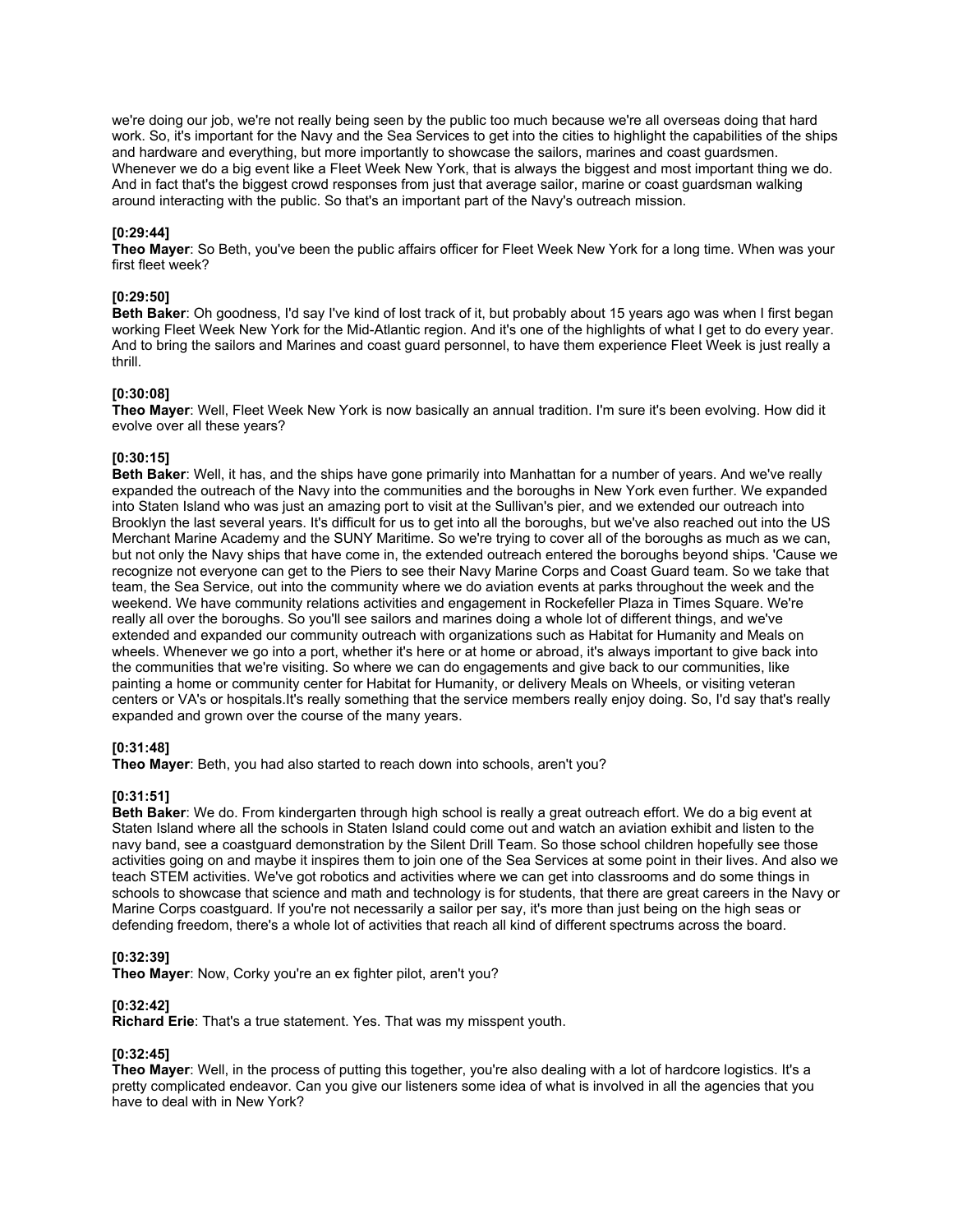### **[0:32:58]**

**Richard Erie**: Absolutely. Upwards of 12 ships pulling into the five boroughs of New York can get massively complex, just from the ship support side of it. Obviously there's what's called the husbanding services, where the ships need to have all the services Pier site provided, and the fendering, and the bowers and ramps to get people aboard. But also you're dealing with on the shore side. Pretty much every agency in New York, whether it's the Office of the Mayor, or Office of Emergency Management, NYPD, FDNY, several of the corporations that run the waterfronts, and you're also trying to pull together all the support logistics. We have a staff of about 520 or so, active duty and civilian folks are what I'd term staff, working up in New York to execute the event. Each of those sites of the five sites that I've talked about has a command center, if you will, that's connected by computers and communication to a main command center in Manhattan. So just putting those together is logistically a monster. And then of course you've got all the hotel support and vehicle support and everything like that. So, it's really kind of a year long planning effort. You're kind of looking at those long range logistics for quite a while, trying to make it all come together because up until about three weeks out, all of the things we're talking about are kind of theoretical. Then everything starts to turn real. Everything starts to show up and alive, deliveries are made, and then it transitions very quickly into a build phase, trying to put it all together just before the ships arrive. And it's a lot of people doing a lot of work for a lot of months just to get the plan in place, and then everyone's got to go up to New York and start building the frame of the house before the ship show up. And you have to kind of keep your brain on a swivel as we say, because you're always faced with all kinds of challenges. And differences, and pop up challenges and problems. But for the most part, what makes the job easy frankly, is the city of New York and all the agencies and the citizens are so very cooperative. I mean, they go above and beyond the call for us in any number of ways you care to mention. From NYPD basically flooding our Piers with police officers to help us provide security, to FTNY doing all the EMS coverage on the Piers and things like that, to a man and woman, they want to support as much as they possibly can and it will go well above and beyond the call of duty for their Navy and their Marine Corps and their coastguard.

### **[0:35:00]**

**Theo Mayer**: Well, New York does love Fleet Week, it really does.

#### **[0:35:04] Richard Erie**: They really do.

### **[0:35:05]**

**Theo Mayer**: And Beth, this year there's a World War One component that's part of the theme, how's that manifesting?

### **[0:35:11]**

**Beth Baker**: We're really excited about that. So, we were able to theme the Fleet Week this year with the commemoration of World War One. And New York has a rich history with World War One that we're going to tell that story to the general public and the masses throughout a whole lot of different activities. We've got World War One reenactors that are going to actually be on the Piers, on the ships talking to the public, and that's tens of thousands of people, hopefully, we have good weather. We're going to be in Times Square and Rockefeller Plaza, we're going to be on media, we're going to be all over the place. In the World War One monument in DC, we have a Marquette, which is a mock up of that monument, will be on display at various locations throughout the city for everyone to kind of see and learn a little bit more about their history and the ties to New York specifically. So, it's a great opportunity to tell the story and the rich connection that the city of New York has with World War One.

### **[0:36:00]**

**Theo Mayer**: I have two short last questions for both and for each of you. The first question is, in the years that you've been doing this for the Navy, what do you personally got to remember most about Fleet Week? You know, what are you going to tell the grandkids about? Beth you're first.

### **[0:36:15]**

**Beth Baker**: So for me, I would have to say the wonderful hospitality that the city of New York extends to our sailors, marines and coastguard personnel, and really all of our armed services. I've grown up in a Navy town here in Norfolk my entire life. So I see the sailors every day, but the people of New York, the visitors, and the people who live there don't see that. And they stopped sailors and marines on the street and pose for pictures, and to get selfies, and just chat them up and they tell them thank you, which is not something they get here at home. It's just sort of a given. But the hospitality and the red carpet that the city of New York rolls out is something that you have to see to believe, and it really is amazing.

**[0:36:56] Theo Mayer**: Corky?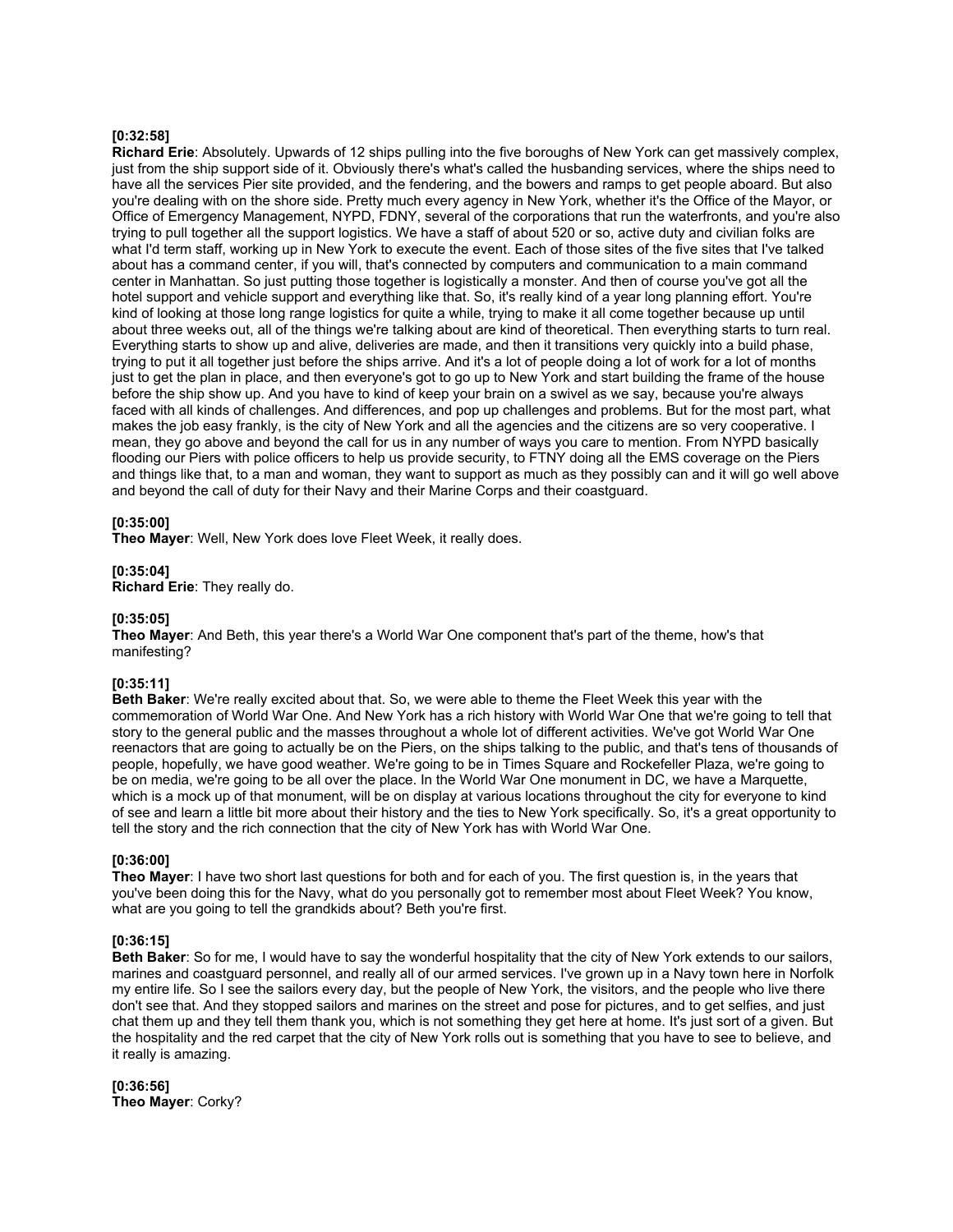### **[0:36:57]**

**Richard Erie**: I would echo Beth's comment obviously about the reception from the city of New York and the citizens. One of the things though for me doing several large events a year, what I tend to notice most and remember the most are what I call little vignettes that I see occur during an event of that scale. They're not really big and not a whole lot of people notice them. Two of them in particular from Fleet Week are my favorites. On my first or second Fleet Week I think it was, I was walking around Times Square just kind of watching the show, seeing how things are coming together and two young sailors were walking down the sidewalk, and they couldn't walk more than 10 feet without someone wanting to take their picture with them. And so I was kind of standing close to them as they were doing like their 10th or 15th selfie with a bunch of citizens or members of the public, and the one guy says to the other guy, "Man, we're rock stars." I said, "You guys are rock stars." And it was really neat to see something they don't get a chance to experience very often. You know? So that's one angle that I really appreciate, is the impact it makes on the sailors as well to be treated so nicely in New York. And then of course the other is, there was a time when we had an elderly gentlemen, Marine Corps veteran in a wheelchair. He had his marine jacket on, and his ball cap from Vietnam and he was pretty old. He came up to one of the ships, one of the amphibious ships that has a bunch of marines on it and was told, "Unfortunately sir, you can't have a wheelchair on a ship. [inaudible] do those." And there were a bunch of marines who said, "I will take care of this." They picked the gentleman up, carried him to board the ship and they gave him his own personal guided tour. So, that's kind of neat to see that young kid link up with an old veteran like that and just kind of take care of a fellow marine that, you know, may have left the service a long time ago, but he's still one of them.

### **[0:38:22]**

**Theo Mayer**: Well, great stories from both of you. Okay. One more wrapper question. It's a tough one, but it's a really short answer. Can you describe Fleet Week New York in one phrase? Corky, you're first.

### **[0:38:33]**

**Richard Erie**: Fleet Week New York is 12 to 14 Navy and coastguard ships carrying upwards of 2,600 sailors, marines and coast guardsmen to all five boroughs of New York City, executing over 130 events in six days.

### **[0:38:47]**

**Theo Mayer**: And Beth, how about you?

### **[0:38:49]**

**Beth Baker**: So for me I'd say, Fleet Week New York is the opportunity for us to tell the Navy, Marine Corps, Coastguard story to the people of New York to highlight what their Navy, Marine Corps and their Coastguard do for them day in and day out to protect our sea lanes, protect commerce, and to just be the away team on a regular basis, and just the importance of those Sea Services to the American people.

# **[0:39:13]**

**Theo Mayer**: Wonderful speaking with you both, thank you for joining us and telling our listeners more about Fleet Week and Fleet Week New York in 2019.

### **[0:39:20]**

**Richard Erie**: Thank you.

### **[0:39:20]**

**Beth Baker**: Thank you so much.

### **[0:39:21]**

**Theo Mayer**: Richard Erie AKA Corky is the director, and Beth Baker is the director of public affairs for Fleet Week New York. Closing this week with articles and posts. Here are some of the highlights you'll find in our weekly newsletter, The Dispatch. World War One mobile museum is on the move. Keith Collie is the proprietor of the incredible World War One mobile museum. Keith, a longtime friend of the World War One centennial and his museum have been very busy telling the World War One story. Keith spoke with Commission Director of Communications, Chris Isleib last week and filled us in on what he's been doing. The article's posted on the commission website. Marines dedicate Panzer Kaserne parade ground as Devil Dog Field. The US Marine Corps has long been associated with the Battle of Belleau Wood, and its role in stopping the German advance on Paris in June of 1918. But Belleau Wood was only the beginning of the story for the corps in World War One. To commemorate their service and sacrifice across the battlefields of Europe, a memorial dedicated on the parade grounds in front of the Marine Corps forces Europe and Africa headquarters, renames the field as Devil Dog Field, the World War One German nickname for the marines. The unlucky life of Nebraska's own Private Ryan in World War One. Private Clifford Ryan lived a cursed life, right up to the moment his commanding officer sent the Nebraska boy charging over a bloodied